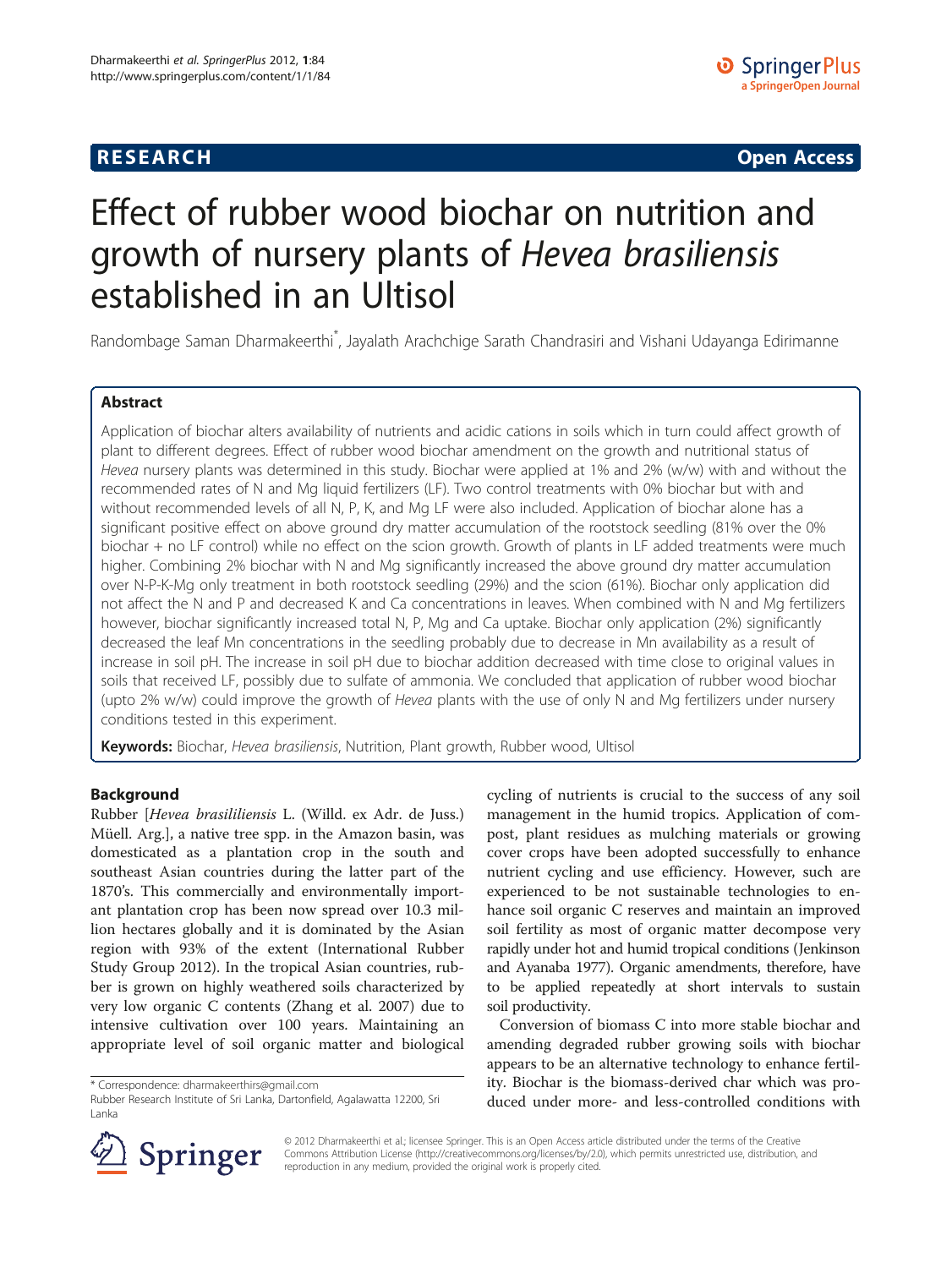and without total exclusion of oxygen and intended specifically for application to soil (Sohi et al. [2010\)](#page-11-0). Physicochemical properties of biochar such as high porosity, high surface area, high charge density, high cation exchange capacity, high plant available nutrient contents and sometimes high pH associated with biochar have helped to improve fertility not only in degraded soils in the tropics (Glaser et al. [2002;](#page-10-0) Topoliantz et al. [2005](#page-11-0); Steiner et al. [2007;](#page-11-0) Major et al. [2010](#page-11-0)) but also relatively more fertile soils in the temperate regions (Novak et al. [2009](#page-11-0); Laird et al. [2010a\)](#page-10-0) as well. In fact investigations on Terra Preta de Indio soils in the Amazon forest (Glaser et al. [2001](#page-10-0); Lehmann et al. [2003;](#page-10-0) Liang et al. [2006](#page-11-0)), from where rubber plants were brought to the Asian continent, suggest that repeated applications of charcoal over a period of time could not only increase fertility in soils compared to those in non-charcoal added soils but also the effects could be long lasting.

Improvements in soil fertility after biochar application have lead to increased crop productivity. The magnitude of crop response however varied with the quality (Gaskin et al. [2010](#page-10-0); Deenik et al. [2010](#page-10-0)) and quantity (Lehmann et al. [2003](#page-10-0); Chan et al. [2007;](#page-10-0) Major et al. [2010](#page-11-0)) of biochar, soil type (Van Zwieten et al. [2010;](#page-11-0) Asai et al. [2009\)](#page-10-0), plant species (Siregar [2007;](#page-11-0) Van Zwieten et al. [2010\)](#page-11-0), other soil inputs (Lehmann et al. [2003](#page-10-0); Steiner et al. [2007](#page-11-0); Chan et al. [2008](#page-10-0); Asai et al. [2009\)](#page-10-0) or combination of these factors. Improvements in crop growth in biochar amended soils have often been attributed to increased nutrient availability resulted from high concentrations of plant available basic cations in biochar (Glaser et al. [2002](#page-10-0); Uzoma et al. [2011](#page-11-0)), liming effect (Tryon [1948](#page-11-0)), changes in microbial community and enzyme activities (Rondon et al. [2007](#page-11-0); Anderson et al. [2011;](#page-10-0) Chan and Xu [2009](#page-10-0), [2011\)](#page-11-0), improved cation exchange capacity (Liang et al. [2006;](#page-11-0) Chan and Xu [2009\)](#page-10-0), and also to improved moisture availability (Laird et al. [2010a](#page-10-0)).

However, application of biochar could sometimes negatively affect plant growth as observed by Kishimoto and Sugiura [\(1985\)](#page-10-0) in yields of soybeans and maize with an addition of 5 Mg charcoal ha<sup>-1</sup> and 15 Mg ha<sup>-1</sup>, respectively. Asai et al. [\(2009](#page-10-0)) observed that in nutrient poor soils in Laos, application of lumber mill waste biochar decreased the rice grain yield. Decreases in growth has been attributed to decreased N availability due to high C: N ratio in biochar (Lehmann et al. [2003](#page-10-0); Rondon et al. [2007\)](#page-11-0), or to the increased soil pH (Tryon [1948](#page-11-0); Kishimoto and Sugiura [1985](#page-10-0)). Rubber plant is generally considered as a relatively insensitive species to pH, but the preferred soil pH ranges from 4.0 to 6.5 (Blackley [1997](#page-10-0); Krishnakumar and Potty [1993](#page-10-0); Priyadarshan [2003](#page-11-0)). Bolton ([1964](#page-10-0)) considered the rubber plant as a "calciphobe", growing badly in soils with pH 6.5 and over. Application of biochar could increase soil pH to levels greater than 6.5

immediately after application and lasts at least 1 pH unit higher than the native soil pH value even after several months (Dharmakeerthi et al. [2010](#page-10-0); Uzoma et al. [2011](#page-11-0); Van Zwieten et al. [2010;](#page-11-0) Chan et al. [2007](#page-10-0)).

Further, there is a strong antagonism between K and Mg uptake by rubber plants (Weerasuriya and Yogaratnam [1989;](#page-11-0) Singh et al. [2005\)](#page-11-0) and application of biochar could alter the balance between the availability of the two nutrients in the soil. It has been observed that application of 1% (w/w) timber mill waste charcoal, made from hardwood at low temperatures using pit kiln technique, significantly decreased the dry matter accumulation of rubber seedling plants even when combined with 50% recommended N-P-K-Mg fertilizers (Dharmakeerthi et al. [2010\)](#page-10-0). Moreover, application of timber mill waste charcoal increased K concentration and reduced Mg and Mn concentrations in leaves of rubber seedlings. Therefore, application of biochar could affect nutritional status and growth of the rubber plant depending on the pH buffer capacity of the rubber growing soils and other fertilizers applied.

Only a few studies have been conducted to investigate the effect of biochar application on woody plant species. Chidumayo ([1994](#page-10-0)) reported better seed germination, shoot heights, and biomass production among native woody plants on soils under charcoal kilns relative to plants growth on undisturbed Zambian Alfisols and Ultisols. Siregar ([2007](#page-11-0)) observed that the growth of two industrial forest plant species raised in poly-bags using sub-soils of an Ultisol from Java increased by about 100% when the soil was amended with charcoal made from wastes in woody forests and without any chemical fertilizer. A positive growth response from woody forest plants to charcoal application under field conditions have also been observed by Kishimoto and Sugiura ([1985](#page-10-0)) and Ishii and Kadoya [\(1994\)](#page-10-0). Published literature on the effect of biochar application on the growth of rubber plants, except for a study carried out in Sri Lanka using timber mill waste charcoal and rubber nursery plants established in an acidic Ultisol low in Mn Dharmakeerthi et al. ([2010\)](#page-10-0), is rather meager.

Biochar can be produced from any biomass material available. Many raw rubber manufacturing factories in the world use rubber wood as the energy source for their furnaces. Part of this firewood, otherwise burnt into ashes, could be converted to biochar by introducing appropriate technologies. We hypothesized in this study that biochar produced using rubber wood could be applied to rubber growing soils without affecting the growth of the rubber plant with judicious application of chemical fertilizers. Our objectives are (i) to determine the nutritional and growth responses of rubber nursery plants to rubber wood biochar when applied with and without chemical fertilizers, (ii) to identify possible causes for the responses in order to formulate appropriate fertilizer practices when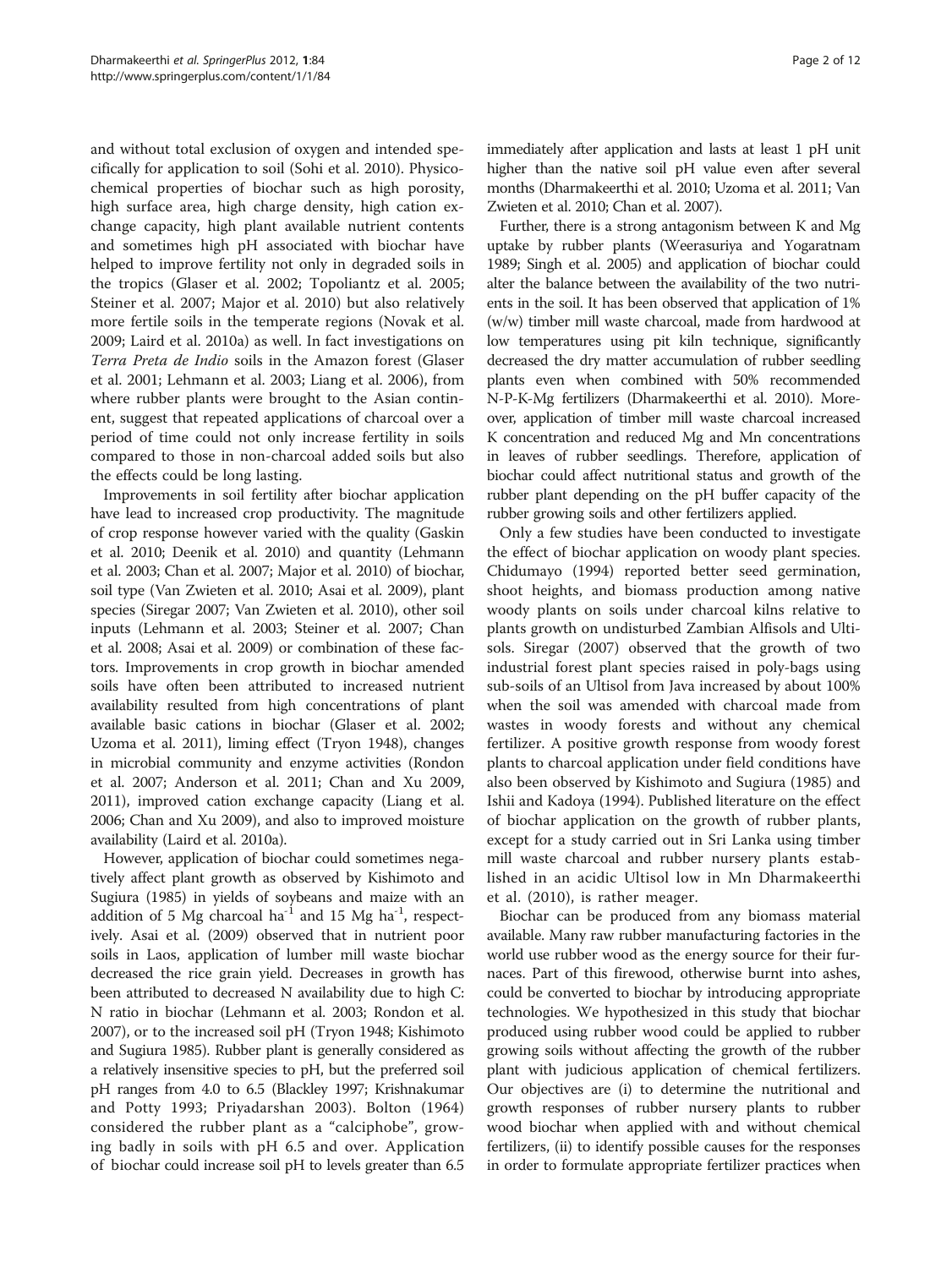<span id="page-2-0"></span>biochar is used as a soil amendment in rubber nurseries. To achieve these objectives an experiment was conducted in a rubber nursery established under field conditions. Rubber plants were raised in polyethelene bags filled with an acidic Ultisol and the experiment spanned over the entire nursery period until plants were ready for field planting.

## Results

## Soil and biochar characteristics

The soil used was an acidic sandy loam with very low cation exchange capacity of 2.34 cmol(+) kg<sup>-1</sup> and organic C content of  $6.7 \text{ g kg}^{-1}$ . The available nutrient contents of the soil were to be judged as very low (Table 1). In contrast the rubber wood biochar used were highly alkaline showing a pH of 9.59 and had very high contents of available P, K, Mg and Ca (Table 1). Exchangeable Mg content was comparatively lower than exchangeable K and Ca contents. Cation exchange capacity of the biochar was also high as  $13.87$  cmol(+) kg<sup>-1</sup>.

# Growth of root stock seedling

Application of biochar without LF did not affect the leaf dry matter content compared to the 0% biochar-no LF control (Table [2](#page-3-0)). When the biochar rate was increased up to 2% without LF, a significant increase in the stem dry matter  $(5.8 \text{ g plant}^{-1})$  as well as total shoot dry matter  $(9.4 \text{ g plant}^{-1})$  could be observed compared to the 2.8 and 5.2 g plant<sup>-1</sup>, respectively of the 0% biochar-no LF control. The increase in the shoot dry matter due to the addition of 2% biochar was 81%. However, the increase

Table 1 Some relevant properties of the soil and biochar used

in dry matter due to biochar without LF was significantly lower than those of LF applied treatments, either with or without biochar. When plants were supplied only with N-P-K-Mg at recommended rates, shoot dry matter content was  $20.0$  g plant<sup>-1</sup> and was not significantly different from 1% biochar + N-Mg  $(21.3 \text{ g plant}^{-1})$  treatment. A significantly higher dry matter accumulation in leaves, stems and shoots, compared to the 0% biochar + N-P-K-Mg or  $1\%$  biochar + N-Mg, could be observed in the plants of the 2% biochar + N-Mg treatment. The increase in shoot dry matter content in plants of the 2% biochar + N-Mg treatment over the current N-P-K-Mg application without biochar was 29%.

## Growth of grafted scion plant

Effect of biochar amendment on the growth of the scion was not as promising as in the seedling plant. Increasing the rate of biochar incorporation from 0 to 2% without LF did not have a significant influence on dry matter accumulation in leaves, stems or total scions. However, scion dry matter increased with increasing biochar level in the LF supplied treatments. A significant increase in dry matter content (61%) was observed in 2% biochar + N-Mg treatment over the currently recommended fertilizer application.

Most of the below ground parts of the grafted plants were consisted of tap roots of the seedling root stocks. These were about 77% and 64% in plants with and without LF, respectively. Mean tap root weight varied from 4.7 (in 2% biochar + no LF) to 9.6 g plant<sup>-1</sup> (in 2% biochar + N-Mg) among treatments. Application of biochar did not influence the taproot weight in no LF treatments

| Property                                                                        | Unit                       | Soil   | <b>Biochar</b>           |
|---------------------------------------------------------------------------------|----------------------------|--------|--------------------------|
| Sand                                                                            | $g kg^{-1}$                | 800    |                          |
| Silt                                                                            | $g kg^{-1}$                | 34     |                          |
| Clay                                                                            | $g kg^{-1}$                | 166    | $\overline{\phantom{a}}$ |
| pH (1:2.5 or 1:20 water)                                                        |                            | 4.37   | 9.59                     |
| Cation exchange capacity (1 M NH <sub>4</sub> OAc, pH 7)                        | $cmol(+)$ kg <sup>-1</sup> | 2.34   | 13.87                    |
| Organic C (Walkley & Black)                                                     | $g kg^{-1}$                | 6.7    | $nd^*$                   |
| Ash content (ASTM D2974 1988)                                                   | $g kg^{-1}$                | 963    | 53                       |
| Available P (1 M NH4F/0.5 M HCl, pH 1.8)                                        | $mg kg^{-1}$               | 8      | 747                      |
| Exchangeable K (1 M NH <sub>4</sub> OAc, pH 7)                                  | $mg kg^{-1}$               | 51     | 6895                     |
| Exchangeable Mg (1 M NH <sub>4</sub> OAc, pH 7)                                 | $mg kg^{-1}$               | 13     | 908                      |
| Exchangeable Ca (1 M NH <sub>4</sub> OAc, pH 7)                                 | $mg kg^{-1}$               | 159    | 9799                     |
| Total N (Se/H <sub>2</sub> SO <sub>4</sub> + Na <sub>2</sub> SO <sub>4</sub> )  | $g kg^{-1}$                | 1.19   | 5.1                      |
| Total P (Se/H <sub>2</sub> SO <sub>4</sub> + Na <sub>2</sub> SO <sub>4</sub> )  | $g kg^{-1}$                | 0.423  | 1.3                      |
| Total K (Se/H <sub>2</sub> SO <sub>4</sub> + Na <sub>2</sub> SO <sub>4</sub> )  | $g kg^{-1}$                | 0.998  | 9.1                      |
| Total Mg (Se/H <sub>2</sub> SO <sub>4</sub> + Na <sub>2</sub> SO <sub>4</sub> ) | $g kg^{-1}$                | 0.0225 | 4.3                      |
| Total Ca (Se/H <sub>2</sub> SO <sub>4</sub> + Na <sub>2</sub> SO <sub>4</sub> ) | $g kg^{-1}$                | 0.0395 | 14.9                     |
|                                                                                 |                            |        |                          |

\* nd – not determined.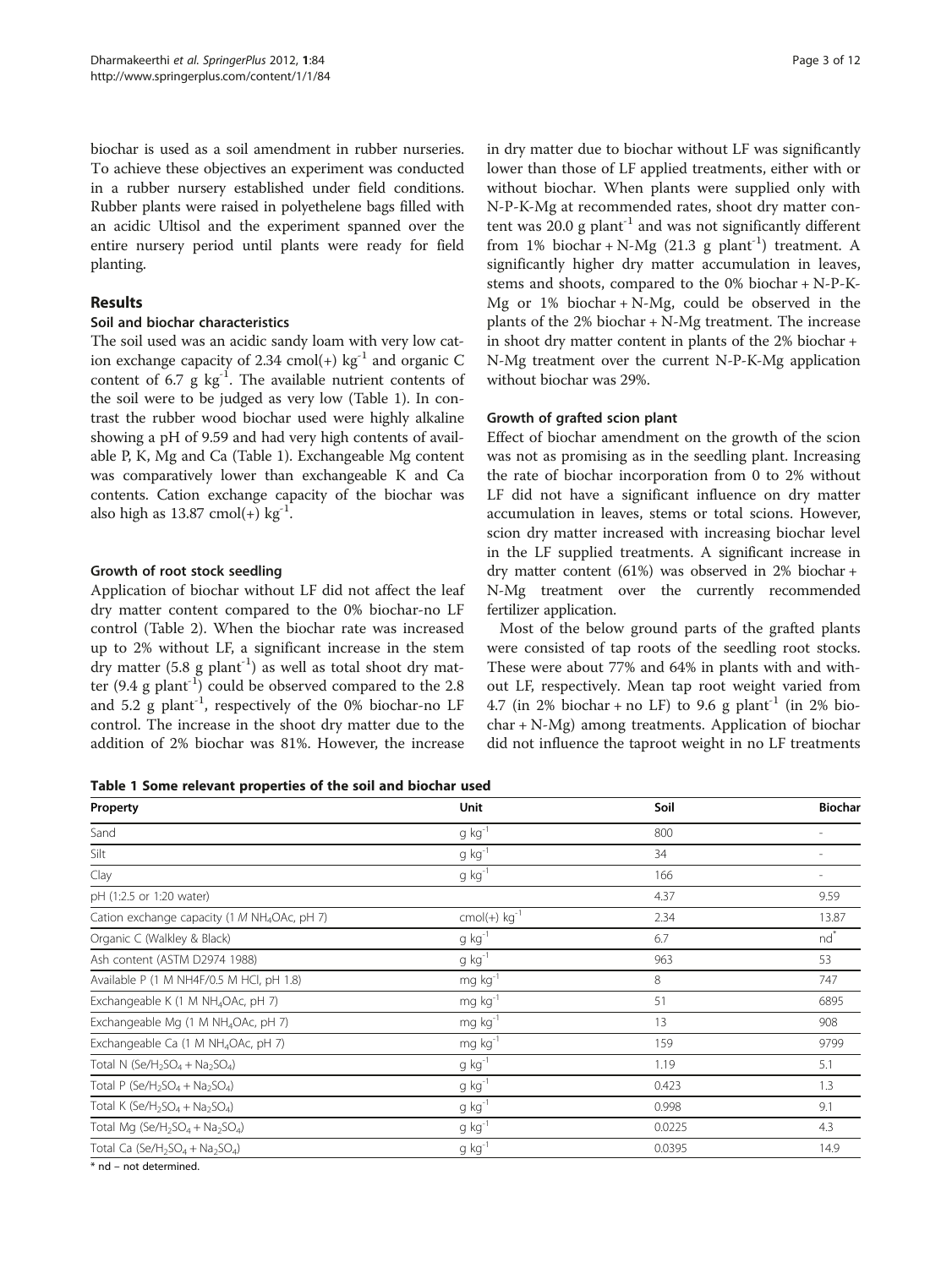<span id="page-3-0"></span>Table 2 Mean (± standard deviation) values of dry matter accumulation in different components of the root stock seedlings at cut-back stage of 18 weeks after planting and the scion plants at 12 weeks after cut-back of the root stock seedling

|                             |                        | <b>Stock</b>           |                           | <b>Scion</b>                                |                                                  |                                                                            |                                             |                          |                        |                                                      |
|-----------------------------|------------------------|------------------------|---------------------------|---------------------------------------------|--------------------------------------------------|----------------------------------------------------------------------------|---------------------------------------------|--------------------------|------------------------|------------------------------------------------------|
|                             |                        | Above ground           |                           |                                             | Above ground                                     |                                                                            |                                             | Below ground             |                        |                                                      |
| <b>Treatment</b>            | Leaf                   | <b>Stem</b>            | Shoot                     | Leaf                                        | <b>Stem</b>                                      | Shoot                                                                      | Tap root                                    | Feeder + lateral<br>root | Root                   | Root/Shoot<br>ratio                                  |
|                             | g plant <sup>-1</sup>  |                        |                           |                                             |                                                  |                                                                            |                                             |                          |                        |                                                      |
| $0\%$ biochar +<br>no LF    | $2.3 + 0.8^{\circ}$    | $2.8 \pm 0.4^{\circ}$  | $5.2 \pm 0.9^d$           |                                             | $1.2 + 0.2^c$ $1.3 + 0.9^c$                      |                                                                            | $2.5 \pm 0.8^{\circ}$ 6.1 $\pm 2.5^{\circ}$ | $1.6 + 0.5^{b}$          |                        | $7.7 \pm 2.5^{\rm b}$ 3.36 $\pm$ 0.28 <sup>a</sup>   |
| 0% biochar $+ N-P-$<br>K-Mg | $7.4 + 1.8^{b}$        | $12.5 + 2.9^b$         | $20.0 + 4.0^{b}$          |                                             | $4.5 \pm 1.9^{\rm b}$ 3.4 $\pm$ 1.4 <sup>b</sup> |                                                                            | $7.9 \pm 1.4^{\circ}$ 7.7 $\pm 1.6^{\circ}$ | $3.9 + 1.1a$             | $11.6 \pm 2.4^{\circ}$ | $1.61 \pm 0.17^{bcd}$                                |
| 1% biochar $+$<br>no LF     | $2.9 + 0.5^{\circ}$    | $4.4 + 0.9^{cd}$       | $7.4 \pm 1.1^{\text{cd}}$ | $1.8 \pm 1.3^{\circ}$ $1.4 \pm 1.1^{\circ}$ |                                                  |                                                                            | $3.2 + 1.1^{\circ}$ 5.4 + 1.5 <sup>bc</sup> | $1.3 \pm 0.7^{\rm b}$    |                        | $6.6 \pm 1.7^{\rm b}$ 2.65 $\pm$ 0.24 <sup>abc</sup> |
| $1\%$ biochar +<br>N-Mg     | $8.7 \pm 2.4^b$        | $12.6 + 3.0^{b}$       | $21.3 + 4.3^{b}$          | $7.2 + 1.9a$                                |                                                  | $4.5 \pm 1.2^{ab}$ 11.7 $\pm$ 1.2 <sup>a</sup> 6.2 $\pm$ 1.5 <sup>bc</sup> |                                             | $5.0 + 1.2a$             | $11.2 + 1.4a$          | $1.00 + 0.06^{\circ}$                                |
| $2\%$ biochar +<br>no LF    | $3.6 + 0.9^{\circ}$    | $5.8 + 1.9^{\circ}$    | $9.4 + 2.6^{\circ}$       |                                             | $1.3 \pm 0.3^{\circ}$ 1.2 $\pm 0.5^{\circ}$      |                                                                            | $2.4 \pm 0.5^{\circ}$ 4.7 $\pm 2.4^{\circ}$ | $1.6 \pm 0.9^{\rm b}$    |                        | $6.3 \pm 2.4^{\rm b}$ 2.86 $\pm$ 0.30 <sup>ab</sup>  |
| $2\%$ biochar +<br>N-Mg     | $10.5 \pm 1.8^{\circ}$ | $15.3 \pm 3.4^{\circ}$ | $25.8 \pm 4.4^{\circ}$    |                                             | $7.2 \pm 2.3^{\circ}$ 5.5 $\pm$ 0.6 <sup>a</sup> | $12.7 \pm 0.6^a$ $9.6 \pm 1.9^a$                                           |                                             | $4.5 + 1.4^{\circ}$      | $14.2 \pm 2.8^{\circ}$ | $1.17 \pm 0.19^{cd}$                                 |

Values followed by the same superscripts in a column are not significantly different at  $p < 0.05$ .

but, application of N-Mg with 2% biochar significantly increased the tap root weight  $(9.6 \text{ g plant}^{-1})$  compared to all other treatments except for N-P-K-Mg without biochar treatment (7.7 g plant<sup>-1</sup>). The lateral cum feeder root weights and the total root dry matter in this experiment were significantly high in LF added treatments compared to the no LF treatments irrespective of the biochar levels. The root/shoot ratio ranged from 1.00 to 3.36 among treatments and was significantly low in chemical fertilizer added treatments.

#### Nutrient status of the plant

Leaf P and Fe concentrations in both seedlings and scions and Zn in seedlings were not affected by the treatment (Table 3). Leaf N in seedlings was significantly high (2.53%) in 2% biochar + N-Mg treatment compared to that in the 0% biochar + no LF (1.74%). There was no significant difference in leaf N between LF added and no LF added counterparts at all biochar levels. Leaf N in the scion was significantly higher in LF added treatments than their no LF added counterparts. Increasing biochar

Table 3 Mean ( ± standard deviation) values of leaf nutrient concentrations of the root stock seedlings at cut-back stage of 18 weeks after planting and the scion plants at 12 weeks after cut-back of the root stock seedlings

| <b>Treatment</b>      | N                             | P                            | ĸ                            | Mg                           | Ca                           | Mn                       | Zn                 | Fe                        |
|-----------------------|-------------------------------|------------------------------|------------------------------|------------------------------|------------------------------|--------------------------|--------------------|---------------------------|
|                       |                               |                              | $\%$                         |                              |                              |                          | mg $kg^{-1}$       |                           |
|                       |                               |                              | <b>Seedling leaves</b>       |                              |                              |                          |                    |                           |
| 0% biochar + no LF    | $1.74 \pm 0.13^{b}$           | $0.18 \pm 0.05^a$            | $1.27 \pm 0.04^{\text{a}}$   | $0.16 \pm 0.02^{bc}$         | $0.34 \pm 0.01$ <sup>a</sup> | $73 \pm 19^{b}$          | $36 \pm 13^a$      | $226 \pm 38^{\rm a}$      |
| 0% biochar + N-P-K-Mg | $2.27 \pm 0.27^{ab}$          | $0.19 \pm 0.03$ <sup>a</sup> | $0.71 \pm 0.09^b$            | $0.24 \pm 0.02^{\circ}$      | $0.22 \pm 0.06^{\rm b}$      | $138 \pm 48^{\circ}$     | $32 \pm 2^a$       | $185 \pm 79^{\rm a}$      |
| 1% biochar + no LF    | $2.12 \pm 0.14^{ab}$          | $0.19 \pm 0.04^a$            | $0.94 \pm 0.34^b$            | $0.14 \pm 0.03$ <sup>c</sup> | $0.25 \pm 0.03^b$            | $65 \pm 25^{\rm b}$      | $29 \pm 15^a$      | $262 \pm 98^a$            |
| 1% biochar + N-Mg     | $2.30 \pm 0.51^{ab}$          | $0.20 \pm 0.06^a$            | $0.45 \pm 0.26$ <sup>c</sup> | $0.22 \pm 0.10$ <sup>a</sup> | $0.15 \pm 0.05^{\circ}$      | $66 \pm 29^{b}$          | $32 \pm 11^{a}$    | $188 \pm 33^{\circ}$      |
| 2% biochar + no LF    | $2.19 \pm 0.28$ <sup>ab</sup> | $0.22 \pm 0.04$ <sup>a</sup> | $0.87 \pm 0.13^b$            | $0.13 \pm 0.03$ <sup>c</sup> | $0.13 \pm 0.03$ <sup>c</sup> | $9 \pm 1$ <sup>c</sup>   | $18 \pm 5^a$       | $231 \pm 76^a$            |
| 2% biochar + N-Mg     | $2.53 \pm 0.20$ <sup>a</sup>  | $0.23 \pm 0.02$ <sup>a</sup> | $0.44 \pm 0.08^{\circ}$      | $0.21 \pm 0.04^{ab}$         | $0.12 \pm 0.02^c$            | $102 \pm 29^{ab}$        | $29 \pm 15^a$      | $254 \pm 97$ <sup>a</sup> |
|                       |                               |                              |                              | <b>Scion leaves</b>          |                              |                          |                    |                           |
| 0% biochar + no LF    | $2.60 \pm 0.46^d$             | $0.27 \pm 0.01$ <sup>a</sup> | $1.24 \pm 0.04^{\text{a}}$   | $0.39 \pm 0.03$ <sup>a</sup> | $0.58 \pm 0.09$ <sup>a</sup> | $47 \pm 9^e$             | $34 \pm 5^{\rm d}$ | $196 \pm 42^{\rm a}$      |
| 0% biochar + N-P-K-Mg | $3.92 \pm 0.58$ <sup>a</sup>  | $0.29 \pm 0.01$ <sup>a</sup> | $1.12 \pm 0.06^a$            | $0.30 \pm 0.08^b$            | $0.30 \pm 0.03^{\circ}$      | $91 \pm 27^{\rm b}$      | $69 \pm 19^{ab}$   | $174 \pm 71^a$            |
| 1% biochar + no LF    | $2.87 \pm 0.35$ <sup>cd</sup> | $0.31 \pm 0.03$ <sup>a</sup> | $1.20 \pm 0.25$ <sup>a</sup> | $0.20 \pm 0.01^{\circ}$      | $0.39 \pm 0.05^{\rm bc}$     | $74 \pm 12^{cd}$         | $57 \pm 7^{bc}$    | $306 \pm 139^{\circ}$     |
| 1% biochar + N-Mg     | $3.80 \pm 0.26^{ab}$          | $0.30 \pm 0.02$ <sup>a</sup> | $0.68 \pm 0.12^b$            | $0.21 \pm 0.02^c$            | $0.46 \pm 0.04^b$            | $127 \pm 13^a$           | $78 \pm 15^a$      | $213 \pm 125^a$           |
| 2% biochar + no LF    | $2.93 \pm 0.59^{bcd}$         | $0.28 \pm 0.01$ <sup>a</sup> | $1.07 \pm 0.18$ <sup>a</sup> | $0.22 \pm 0.01$ <sup>c</sup> | $0.42 \pm 0.05^{\rm b}$      | $68 \pm 4^d$             | $48 \pm 2^{cd}$    | $311 \pm 85^{\circ}$      |
| 2% biochar + N-Mg     | $3.73 \pm 0.50^{\rm abc}$     | $0.30 \pm 0.03$ <sup>a</sup> | $0.79 \pm 0.12^b$            | $0.20 \pm 0.01^{\circ}$      | $0.41 \pm 0.03^b$            | $86 \pm 7$ <sup>bc</sup> | $66 \pm 6^{ab}$    | $276 \pm 42^a$            |

Values followed by the same superscripts in a column at a given growth stage are not significantly different at  $p < 0.05$ .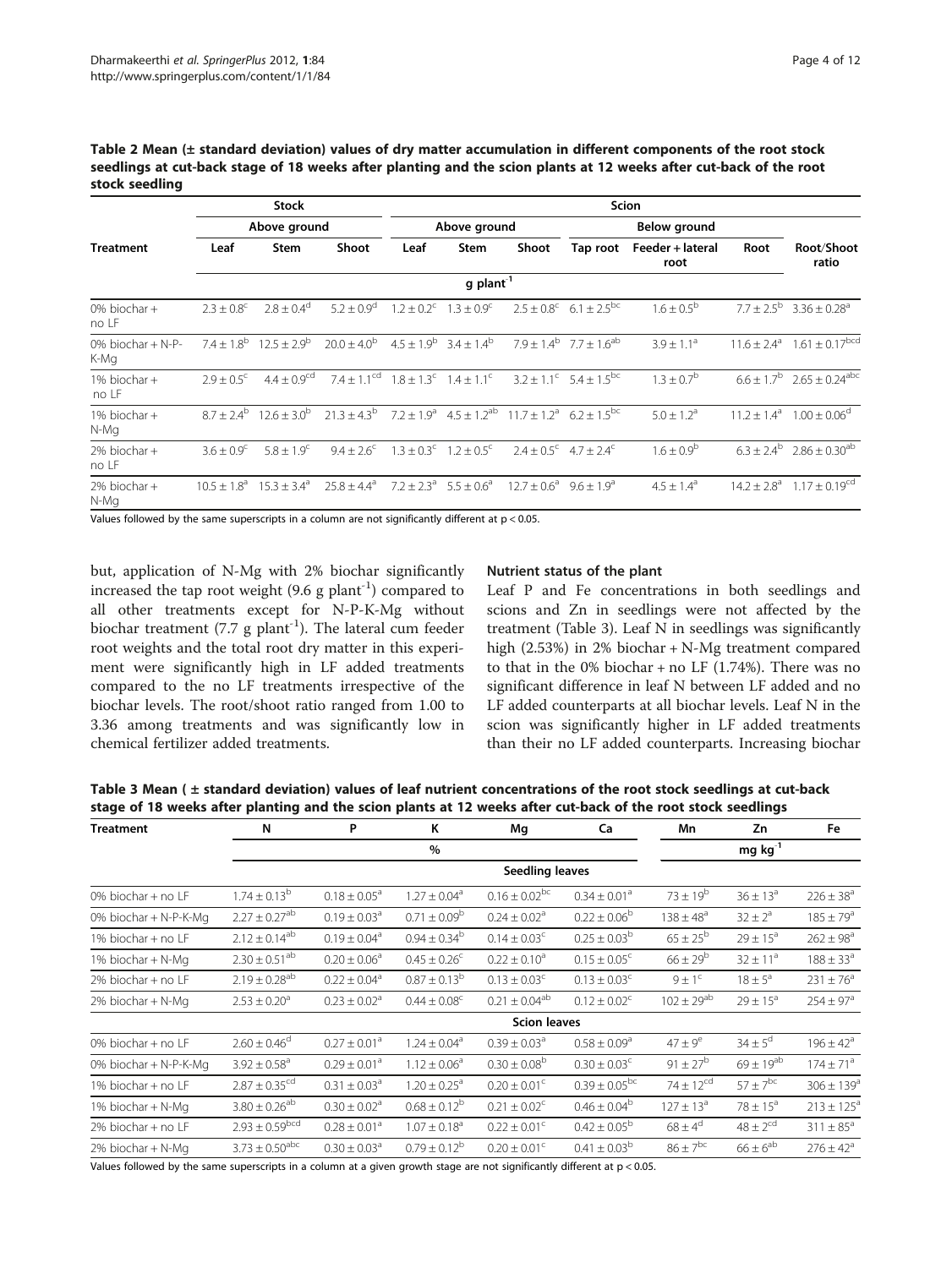level from 0 to 2% with or without LF did not affect leaf N concentrations significantly. However, in the no chemical fertilizer treatments, leaf N concentrations increased from 1.74 to 2.19% in the seedlings and from 2.60 to 2.93% in the scions, when biochar level was increased from 0 to 2%.

Leaf K concentration was highest in the 0% biochar + no LF control, 1.27% in the seedling and 1.24% in the scion. As biochar level increased without LF, the K level decreased to 0.87% significantly in the seedling and to 1.07% in the scion at 2% biochar. In the LF added treatments, K was highest in the currently adopted 0% bio $char + N-P-K-Mg$  treatment  $(0.71\%$  in the seedling and 1.20% in the scion). Again, when biochar level increased with N-Mg, leaf K level decreased significantly, to 0.44% in the seedling and 0.79% in the scion at 2% biochar.

Magnesium concentration in the leaves of the seedling was significantly high in LF applied treatments compared to no LF treatments (Table [3](#page-3-0)). These concentrations were not influenced by the rate of biochar application. In the scion however, the highest Mg concentration  $(0.39\%)$  was observed in the 0% biochar + no LF control treatment which was significantly higher than all other treatments. The next highest Mg concentration of 0.30% was observed in the 0% biochar + N-P-K-Mg treatment. Biochar application further decreased the leaf Mg concentration in the scion, either with or without Mg fertilizer.

Leaf Ca concentrations in the seedling and scion plants were high in the 0% biochar + no LF control (0.34 and 0.58%, respectively) compared to those in the currently adopted 0% biochar + N-P-K-Mg treatment (0.22 and 0.30% respectively). Application of biochar showed contrasting trends in the seedling and scion. In the seedling plants, leaf Ca concentrations decreased with increasing biochar rates, in both LF and no LF treatments. Besides, they were significantly high in no LF treatments except at 2% biochar rate where leaf Ca concentrations were comparable. In the scion, leaf Ca concentrations were significantly high in the biochar  $+ N-Mg$  treatments compared to that in 0% biochar + N-P-K-Mg treatment. In no LF treatments it decreased significantly to 0.39% at 1%biochar and 0.42% at 2% biochar from 0.58% in the 0% biochar + no LF control.

Manganese concentrations were significantly higher in LF applied treatments than in their no LF counterparts in both seedlings and scions except for 1% biochar treatment of the seedling plants where they were comparable. In no LF treatments in the seedling plants, leaf Mn concentration decreased significantly with the increase in the biochar rate from 73 μg  $g^{-1}$  in the 0% biochar to 9  $\mu$ g g<sup>-1</sup> in the 2% biochar treatment. Such a trend was not observed in LF applied treatments in seedlings or any biochar applied treatments in the scion.

In no LF treatments, leaf Zn concentrations in the seedling decreased significantly from 36  $\mu$ g g<sup>-1</sup> in the 0% biochar + to 18  $\mu$ g g<sup>-1</sup> in the 2% biochar treatment. Leaf Zn concentrations in the LF received seedling plants were not significantly different and comparable to the levels of the 0% biochar + no LF control. In the scion however, leaf Zn concentrations were significantly high in LF added treatments compared to their no LF added counterparts. In LF added treatments, incorporation of biochar did not influence the scion leaf Zn levels significantly.

## Influences on soil properties

Some relevant chemical properties were determined in soil samples at bag filling and at the end of the experiment. Since LF application were initiated only one month after seed transplanting, soil properties at bag filling stage in LF added treatments were assumed to be the same as those of no LF added treatments. Mixing of 50 g compost and 50 g phosphate rock at bag filling stage has increased the soil pH from 4.37 to 5.30 (Tables [1](#page-2-0) and [4\)](#page-5-0). Mixing these soils with 1% and 2% biochar has further increased the pH upto 6.25 and 6.58, respectively (Table [4](#page-5-0)). Similarly exchangeable K, Mg and Ca levels also increased with biochar application. Available P levels were not significantly different at bag filling stage.

At the end of 8-month experimental period, soils without LF had pH values over 1 unit higher than their LF added counterparts. Although application of biochar increased the soil pH from 5.30 to 6.58 immediately, with time, the soil pH decreased on average to 5.60 in no LF treatments and to 4.36 in LF added treatments (Table [4\)](#page-5-0). There was no significant effect on pH due to biochar addition at the end of the experiment, but in soils of LF applied treatments, pH values were significantly low compared to the no LF treatments. The exchangeable Ca contents in the no LF treatments were significantly higher. Except in the K fertilizer added treatment (i.e. currently adopted 0% biochar + N-P-K-Mg treatment) the exchangeable K content was also significantly higher in the no LF added treatments. However, the reverse was true for the exchangeable Mg contents, where they were lower in the no LF added treatments.

## **Discussion**

Similar to others who have observed a positive growth response from woody forest plants to charcoal application under field conditions (Chidumayo [1994;](#page-10-0) Kishimoto and Sugiura [1985](#page-10-0); Ishii and Kadoya [1994](#page-10-0)), application of rubber wood biochar increased the growth of *Hevea* nursery plants of this experiment. In no fertilizer treatments of this study, 2% biochar application increased shoot dry matter in the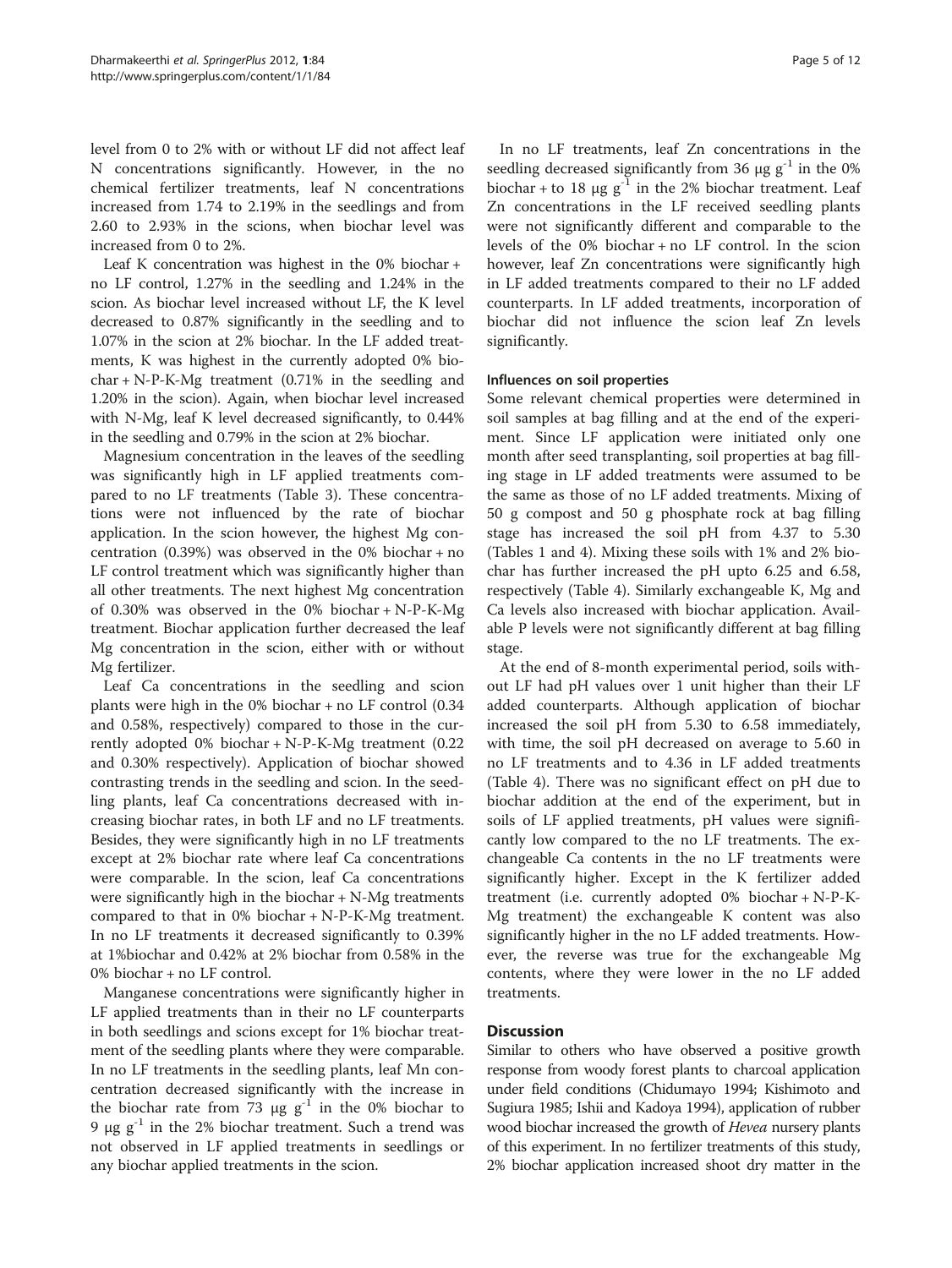|                       | pH                      |                         | Avail. P                  |                             | Exch. K                  |                     | Exch. Mg                 |                  | Exch. Ca                 |                      |
|-----------------------|-------------------------|-------------------------|---------------------------|-----------------------------|--------------------------|---------------------|--------------------------|------------------|--------------------------|----------------------|
| <b>Treatment</b>      |                         |                         |                           | $mg \, kg^{-1}$             |                          |                     |                          |                  |                          |                      |
|                       | <b>Bag filling</b>      | End                     | <b>Bag filling</b>        | End                         | <b>Bag filling</b>       | End                 | Bag filling              | End              | Bag filling              | End                  |
| 0% biochar + no LF    | $5.30 + 0.01^{\circ}$   | $5.64 + 0.11a$          | 1699 + 298ª               | $1549 + 85^{\circ}$         | $78 + 34^c$              | $30 + 9^{cd}$       | $22 + 2^c$               | $14 + 0^{\circ}$ | $748 + 16^c$             | $220 + 15^{\rm b}$   |
| 0% biochar + N-P-K-Mg | ٠.                      | $4.31 \pm 0.05^{\circ}$ | ٠                         | $1650 \pm 222$ <sup>a</sup> | $\overline{a}$           | $136 \pm 7^{\circ}$ | $\overline{\phantom{a}}$ | $35 + 1^a$       | $\overline{\phantom{a}}$ | $78 + 5^d$           |
| 1% biochar + no LF    | $6.25 \pm 0.03^{\rm b}$ | $5.69 + 0.09a$          | $1570 + 411^a$            | $384 + 297$ <sup>a</sup>    | $129 + 41^{b}$           | $47 + 12^{\circ}$   | $34 + 6^b$               | $16 \pm 2^{c}$   | $337 + 31^{b}$           | $230 + 22^{b}$       |
| 1% biochar + N-Mg     | ٠.                      | $4.33 \pm 0.08^{b}$     | ٠                         | $1585 \pm 388^{\rm a}$      | $\overline{a}$           | $17 + 4^{cd}$       | $\overline{\phantom{a}}$ | $36 \pm 6^a$     | $\overline{\phantom{a}}$ | $117 \pm 16^{\circ}$ |
| $2\%$ biochar + no LF | $6.58 + 0.01a$          | $5.57 + 0.33a$          | $1474 + 143$ <sup>a</sup> | $1626 + 198$ <sup>a</sup>   | $160 + 48$ <sup>a</sup>  | $94 \pm 42^b$       | $40 \pm 4^a$             | $29 \pm 2^{b}$   | $379 + 28$ <sup>a</sup>  | $319 + 18^{a}$       |
| 2% biochar + N-Mg     | ٠.                      | $4.43 + 0.11^b$         | $\sim$                    | $1535 + 154$ <sup>a</sup>   | $\overline{\phantom{a}}$ | $12 + 4^d$          | $\overline{\phantom{a}}$ | $41 + 4^a$       | $\overline{\phantom{a}}$ | $136 + 7^{\circ}$    |

<span id="page-5-0"></span>Table 4 Mean (± standard deviation) values of some important soil properties measured at bag filling stage and at the end of the experiment

Values followed by the same superscripts in a column are not significantly different at p < 0.05.

seedlings by 81% over the control having no biochar (Table [2](#page-3-0)). However, dry matter accumulation in no LF treatments were far less than LF applied treatments indicating an application of only biochar up to 2% is insufficient to meet the nutritional requirement of the plant for a maximum growth.

Among the fertilizer applied treatments, shoot dry matter accumulation in the 2% biochar + N-Mg applied seedlings and scions have been increased by 29% and 61%, respectively, over the currently adopted N-P-K-Mg LF recommendation. Siregar [\(2007](#page-11-0)) observed that charcoal application at rates of 10 or 15% (v/v) would be adequate to improve the availability of soil nutrients, and hence significantly induce a better growth response in two forest plant species, Acacia mangium and Michelia montana. Gross calculations made based on the bulk volume of biochar and soils used indicated that the 2% (w/w) biochar application rate in our study was approximately 10% on volume basis. But we observed a much low growth without fertilizer. The differences may be attributed to the quality of biochar, plant species and soil properties.

It is puzzling why biochar application did not increase the scion growth in no LF treatments (Table [2\)](#page-3-0) even when some available nutrient contents, as measured at the end of the experiment, were higher compared to the 0% biochar + no LF control (Table 4). Successfully grafted root stock plants were pollarded completely, leaving only 15 cm long snag, in order to induce the scion growth. Dharmakeerthi et al. [\(2008\)](#page-10-0) observed that after pollarding the top, the need for photosynthates by the root system decreases which result a shedding-off feeder and lateral roots upto about 60% in Hevea nursery plants. A new flush of lateral and feeder roots emerges after about 4 to 6 weeks and their growth is controlled, to a great extent, by the photosynthate allocation from the growing scion. Dry matter content of feeder + lateral roots measured at the end of the experiment increased as the leaf dry matter contents increased in the treatments (Table [1](#page-2-0)) suggesting a higher allocation

of photosynthates to the root system in LF added treatments, which also had higher leaf dry weight. Therefore, the resulted weak root system in the no LF treatments probably could have prohibited the shoot benefiting from biochar application. The root:shoot ratio in the no LF treatments was higher compared to the LF added treatments and could be attributed to the adaptation of the root system to uptake more nutrients under a poor nutrient availability in these soils.

For a better plant growth, application of chemical fertilizers was mandatory under the conditions of this experiment. However, compared to the currently recommended N-P-K-Mg treatment, shoot growth in biochar + N-Mg treatments was significantly better. This must be an indication to the effect that either the currently recommended fertilizer levels are not optimum or biochar amendment pushes other unknown mechanisms to improve crop growth.

In order to explore the first possibility, we calculated the amounts of N, P, K and Mg supplied in available form. In terms of chemical fertilizers we have applied 1740 mg of N, 942 mg of P, 822 mg of K and 930 mg of Mg per plant during the 9 month nursery period. These nutrients were applied in liquid form using 100% water soluble sulphate of ammonia, di-ammonium phosphate, sulphate of potash and epsum salt, in split applications at two-week intervals and therefore could be considered as readily available to the plant. Based on the data in Table [1](#page-2-0), a plant in the 2% biochar only treatment received 70 mg of available P, 648 mg exchangeable K and 921 mg of exchangeable Mg. In biochar applied treatments, we did not supply P or K as liquid fertilizers. As a result, the highest available P and K contents could be expected in the 0% biochar + N-P-K-Mg treatment whereas the highest available Mg content in 2% biochar + N-Mg treatment. Knicker [\(2007](#page-10-0)) argued that nitrogen in biochar may not be available immediately to the plant as N in plant based biochar is usually found in heterocyclic compounds that are part of the biochar matrix. However, presence of biochar in soil could significantly reduce leaching losses of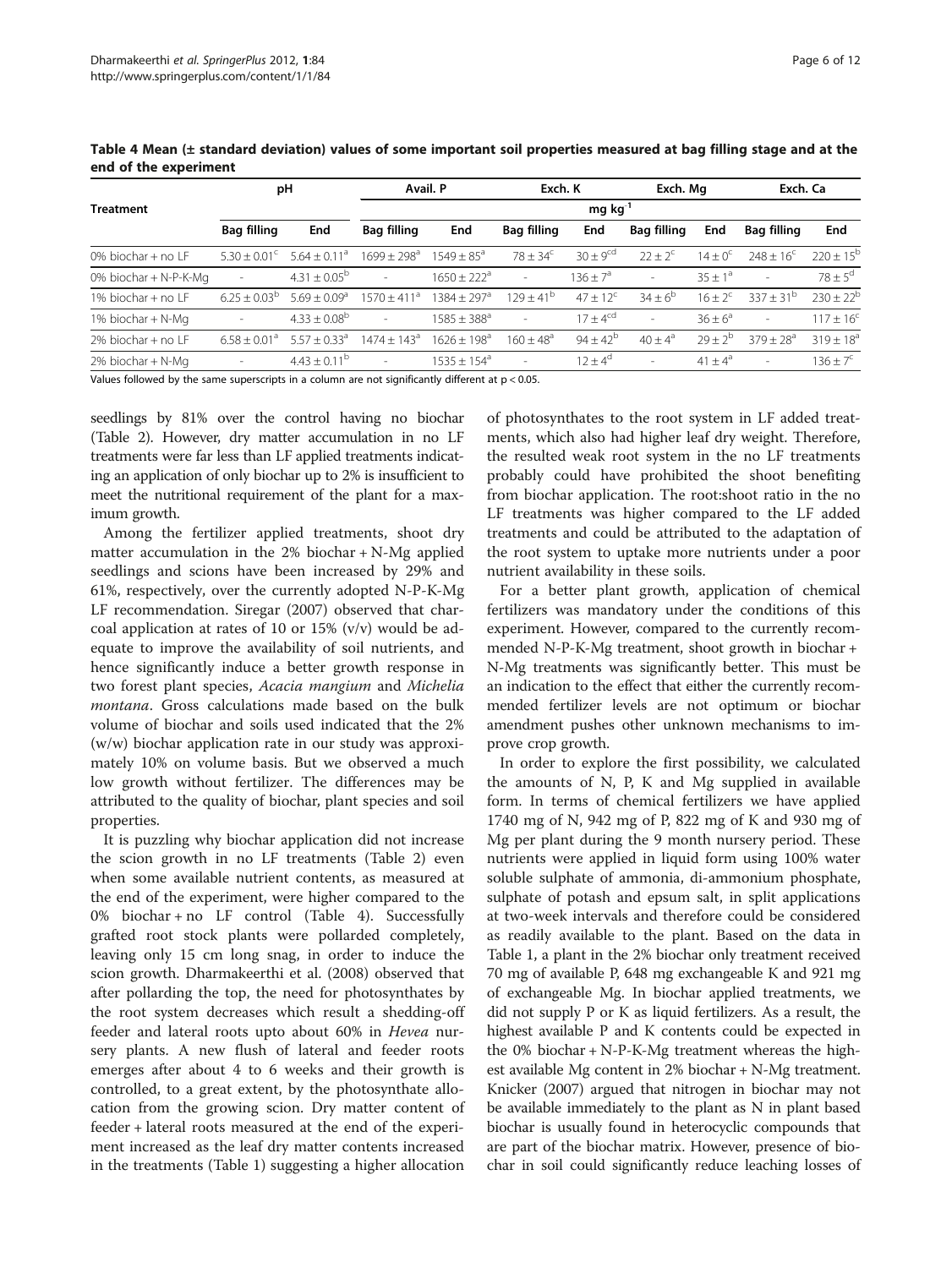<span id="page-6-0"></span>N, P and Mg (Laird et al. [2010b\)](#page-10-0) making them more available to the plant. Therefore, among LF added treatments, N availability could be expected to increase with biochar application rate. We calculated the total nutrient uptake by plants including roots and shoots at the end of the experiment and data indicated that there is a significant increase in N, P and Mg uptake in biochar  $+ N-Mg$ treatments compared to the 0% biochar + N-P-K-Mg treatment or no LF treatments (Figure 1). Total K uptake was highest in the N-P-K-Mg treatment where K supply was the highest. Although, the increase in Mg uptake in biochar + N-Mg treatments could be attributed to the higher supply of available Mg, high N and P uptake in biochar + N-Mg treatment does not due to high N and P supply. This could in part be due to the reduced leaching losses (Laird et al. [2010b](#page-10-0)). Moreover, nutrient uptake by plants is controlled not only by nutrient supply but also by the demand of the plant (Devienne-Barret et al. [2000](#page-10-0)). The demand for nutrients in biochar + N-Mg treatments is the greatest as indicated by their dry matter accumulation. Therefore, high N and P uptake in 2%biochar + N-Mg treatment could also be attributed, in part, to the improved growth.

In order to identify which nutrients had a significant influence on the variations in shoot growth among treatments, a multiple linear regression analysis was conducted where dry matter contents of seedlings and scion shoots were related to the measured leaf nutrient concentrations (Table [5](#page-7-0)). In both occasions leaf K and Mn concentrations were the only significant variables selected in the final model. Leaf K concentration was the most influential variable, as indicated by the partial  $\mathbb{R}^2$  values, and had a negative effect on plant growth. Along with a decrease in leaf K concentration there was a linear increase in dry matter accumulation. The decrease in plant growth at high leaf K concentrations could be due to the competition between K and Mg at cellular level which involves K induced Mg deficiency (Marschner [1999](#page-11-0)). A strong antagonism between K and Mg uptake by rubber plants has been recorded by several authors (Weerasuriya and Yogaratnam [1989](#page-11-0); Singh et al. [2005](#page-11-0)) as well. Application of Mg in the form of epsum salt and biochar decreased the K:Mg ratio resulting a decrease in K concentrations in both seedling and scion leaves and an increase of leaf Mg concentrations in the seedling plants.

On the other hand leaf Mn concentration had a positive effect on plant growth suggesting that changes in soil pH bring about by different agro-management practices in these soils could have significant influence on Mn availability and thereby on plant growth. The rubber plant generally grows well in soils with a pH range between 4.0 and 6.5 (Bolton [1964;](#page-10-0) Krishnakumar and Potty [1992](#page-10-0); Priyadarshan [2003\)](#page-11-0). Application of compost and phosphate rock as the basal dressing has increased the soil pH from 4.37 to 5.30 and biochar application further increased the soil pH upto 6.25 (with 1% biochar) and 6.58 (with 2% biochar) immediately after mixing. However, by the end of the 8-month experimental period, pH in no LF treatments ranged from 5.57 to 5.69 with no significant effect observed due to biochar application. Dharmakeerthi et al. ([2010](#page-10-0)) observed that increase in soil pH due to timber mill waste charcoal remained high by about 1 pH units at the end of the nursery period,

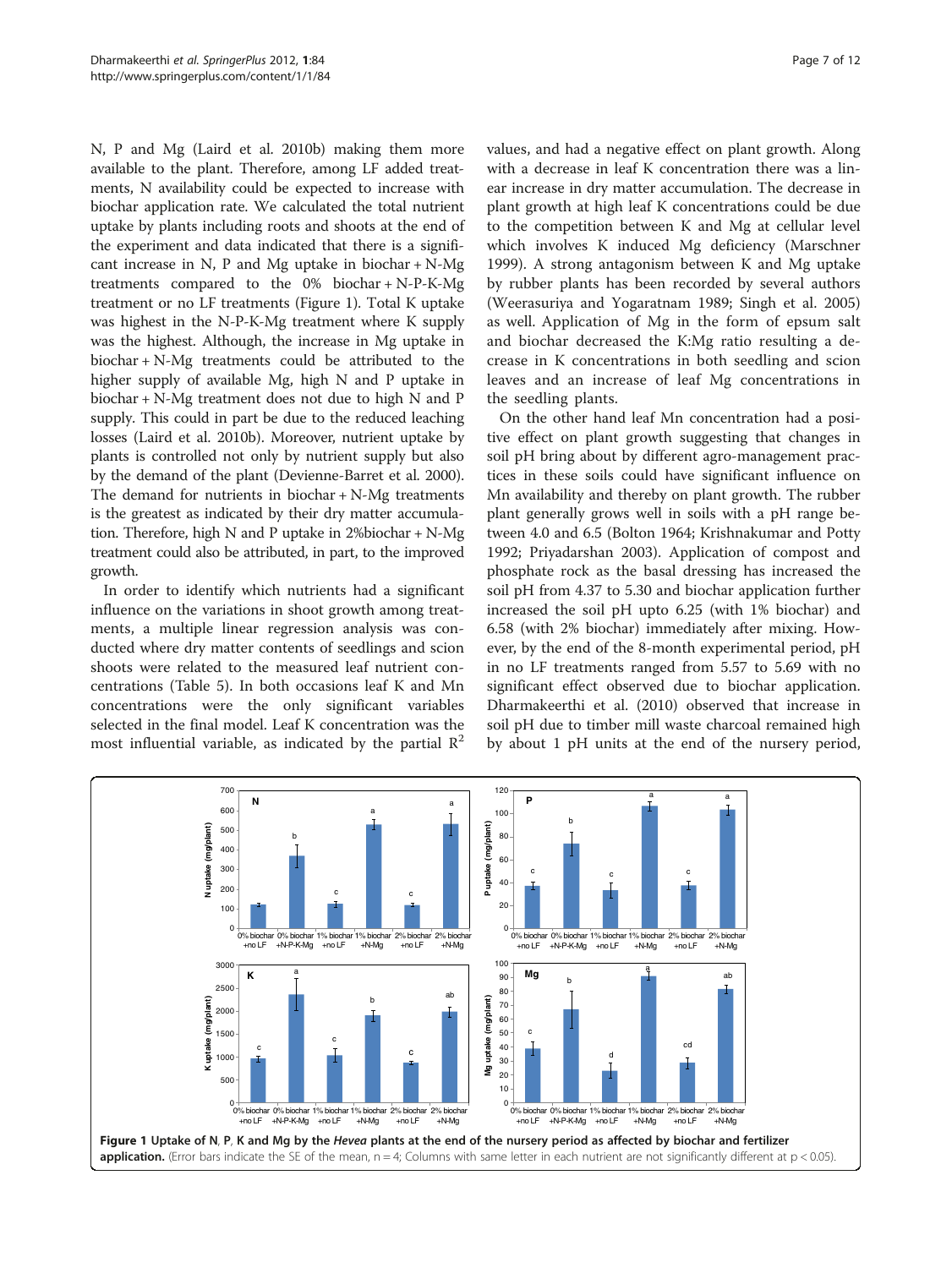| Growth stage    | Independent variable | Dependant variables   | Coefficient | $R^2$ | P value |
|-----------------|----------------------|-----------------------|-------------|-------|---------|
| Before cut-back | Shoot dry matter     | Full model            |             | 0.596 | < 0.001 |
|                 |                      | Intercept             | 19.7        |       |         |
|                 |                      | Leaf K concentration  | $-13.7$     | 0.397 | 0.002   |
|                 |                      | Leaf Mn concentration | 0.08        | 0.199 | 0.043   |
| After cut-back  | Shoot dry matter     | Full model            |             | 0.638 | < 0.001 |
|                 |                      | Intercept             | 9.5         |       |         |
|                 |                      | Leaf K concentration  | $-9.44$     | 0.506 | 0.016   |
|                 |                      | Leaf Mn concentration | 0.08        | 0.132 | 0.012   |

<span id="page-7-0"></span>Table 5 Significant variables selected during the the stepwise regression analysis when shoot dry matter contents were related to the measured leaf nutrient concentrations, magnitude of their coefficients and partial  $R^2$  values

but without compost and phosphate rock as a basal application. Several others also have observed an increase in soil pH after mixing soils with biochar (Uzoma et al. [2011](#page-11-0); Van Zwieten et al. [2010;](#page-11-0) Chan et al. [2007\)](#page-10-0). When combined with chemical fertilizers, the increase in soil pH has been decreased significantly, almost down to the original soil value (Table [4](#page-5-0)), again with no significant difference due to biochar application. The decrease in pH could probably be due to the release of protons from NH4 <sup>+</sup> during nitrification in sulfate of ammonia added treatments, and even due to reduced K and/or Ca concentrations in the soil due to high plant uptake (Wallace [1994](#page-11-0)). Zhang et al. ([2007](#page-11-0)) observed that decrease in K and Ca in a rubber growing Ferrosol in China has decreased soil pH significantly. Increased cation uptake can decrease pH in the rhizosphere soils (Riley and Barber [1971\)](#page-11-0). However this finding is contrary to findings of others (Uzoma et al. [2011;](#page-11-0) Van Zwieten et al. [2010](#page-11-0); Chan et al. [2007\)](#page-10-0) who have observed that the increase in soil pH in biochar amended soils remained high till the end of experiment even when fertilizers were applied. The differences could be attributed to the much shorter experimental period of less than 3 months compared to this study, type of fertilizers used or may even be due to the differences in pH buffer capacities. Our findings suggest that application of high alkali rubber wood biochar will not have any lasting effect on pH of this soil when applied together with sulphate of ammonia as the N source. In fact, this is essential given the fact that Mn content in this soil is very low and maintaining an acidic pH is needed to supply Mn requirement of the plant (Kalpage and Silva [1968](#page-10-0)), if not supplied as a chemical fertilizer.

The second possibility for the better crop growth in biochar + N-Mg applications could be that there are other mechanisms to improve crop growth than nutrient availability. It has been suggested that biochar amendments could lead to change the microbial community in soils, both in structure, abundance and activity (Lehmann et al. [2011\)](#page-11-0). These changes could improve

bioavailability of nutrient to the plants and even stimulate the release of plant growth promoting hormones. Blackwell et al. [\(2010](#page-10-0)) suggested that benefits from low biochar application rate  $({\sim}1 \text{ Mg ha}^{-1})$  are likely to result from improved crop nutrient and water uptake and crop water supply from increased arbuscular mycorrhizal fungal colonization during dry seasons and in low P soils, rather than through direct nutrient or water supply from biochars. In our study, the nursery was irrigated adequately during non-rainy days to make sure that the plants were not subjected to any moisture limiting situation. An improvement in moisture availability due to biochar could therefore not be the reason for the improved growth in biochar + N-Mg treatments.

It has often been observed that N uptake by plants in biochar amended soils is low and therefore it is required to supplement biochar amended soils with N fertilizer for improved crop growth (Lehmann et al. [2003](#page-10-0); Asai et al. [2009](#page-10-0)). Nitrogen concentrations in leaves of the seedlings and scions, and total N uptake measured at the end of the experiment suggests that for *Hevea* nursery plants, application of biochar did not have any significant negative effect either on N nutritional status (Table [3](#page-3-0)) or on total N uptake (Figure [1](#page-6-0)). Leaf P concentrations in both seedlings and scions were not significantly affected by treatments suggesting either P availability in the soil has not been increased or plants were in the optimum P status or higher. In several previous experiments also we have noticed that *Hevea* nursery plants grown in these soils did not respond to currently recommended P levels in these soils. These soils are high in Fe and Al oxides and posses a very high P fixation capacity (Silva et al. [1977](#page-11-0)). However, significantly high total P uptake in bio $char + N-Mg$  treatments suggests that P acquisition by plants were more efficient in these treatments. Roots of Hevea plants can form associations with exotic vesicular arbuscular mycorrhizae species (Jayaratne et al. [1984](#page-10-0)). The application of biochar could have promoted colonization of mycorrhizae species (Warnock et al. [2007](#page-11-0)), probably due to changes in N/P ratios in the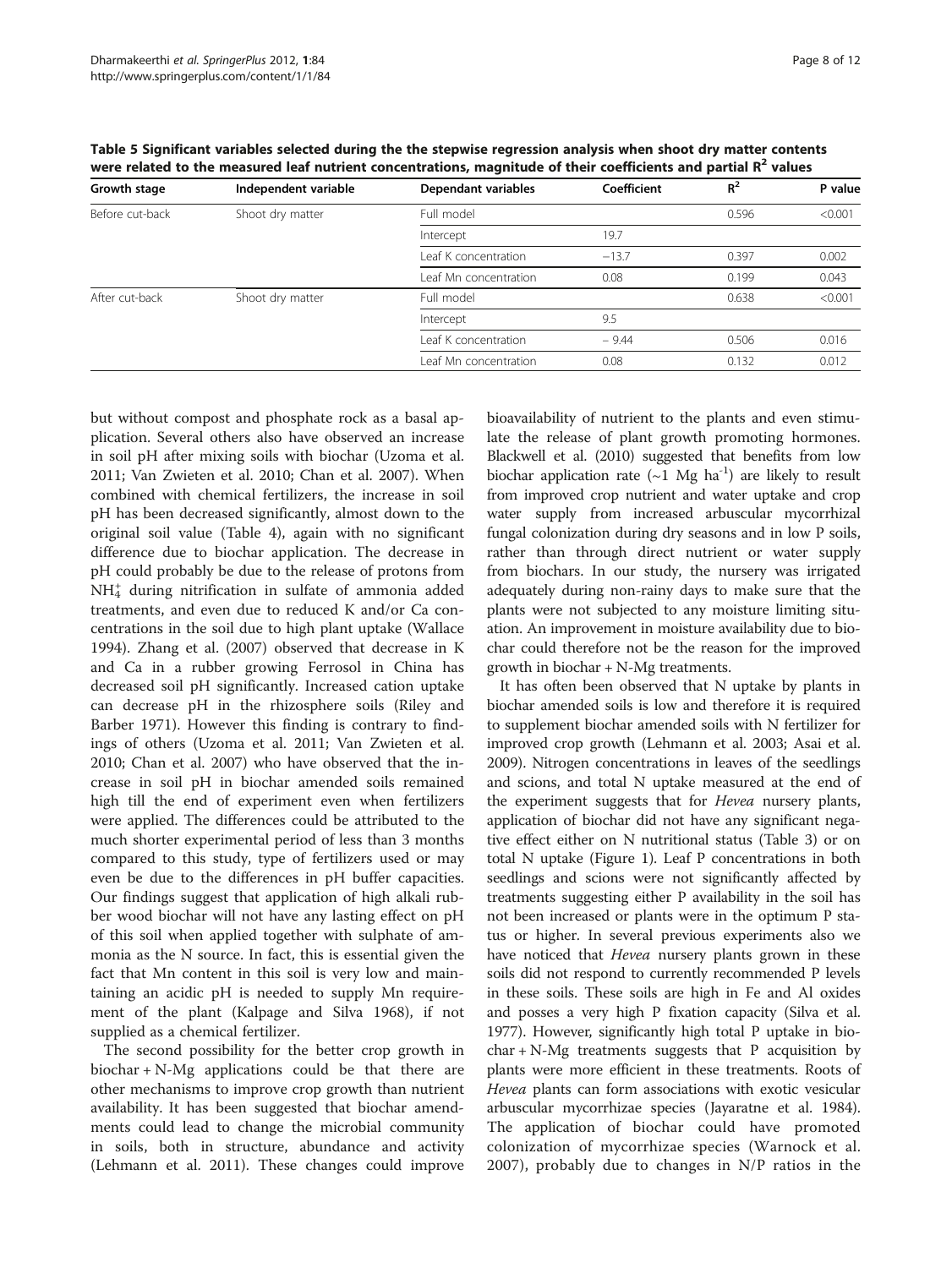soil (Miller et al. [2002](#page-11-0)), resulting an efficient P uptake even in low available P soils.

## Conclusions

Rubber wood biochar produced at high temperature (over 600°C) from firewood used in raw rubber manufacturing factories, could be applied as a soil amendment in Hevea young budding nurseries without any negative impacts on plant growth. However, application of rubber wood biochar alone, upto 2% w/w, was not sufficient to improve the nutritional status and growth of the plant. It is essential to apply N and Mg as chemical fertilizers with biochar to produce a plant with better growth. Contrary to some observations on annual crops, application of rubber wood biochar upto 2% (w/w) did not significantly decrease N concentration in leaves. Application of N fertilizer to biochar amended soils did not significantly increase the N status of the plant suggesting that N availability was not the limiting factor for significantly low growth in biochar only treatments. We concluded that growth improvements in biochar + N-Mg treatments were due to decreased K/Mg ratio in leaves, which improved the Mg status of the plant, resulted from Mg fertilizer application and cut down in K fertilizers. Moreover, increases in soil pH due to biochar application could be arrested probably by application of sulfate of ammonia. This should be an essential strategy to adopt in order to supply plant Mn requirement in these soils when amended with high alkali biochar.

The possibility that *Hevea* plants could be grown successfully in rubber wood biochar amended soils with judicious application of chemical fertilizers have several implications on few local and global issues: First, usage of expensive P and K fertilizers in rubber nurseries established in these soils can be cut down completely saving foreign exchange earnings. Second, application of biochar into these highly weathered tropical rubber growing soils will help to arrest fertility degradation or even improve soil fertility. Third, since biochar is believed to be highly resistant to microbial degradation, soil application of rubber wood biochar will further enhance the potential of rubber plantations to sequester atmospheric  $CO<sub>2</sub>$  and contribute towards mitigating climate change issues.

## Methods

A nursery experiment was carried out under field conditions at the Dartonfield Estate (N  $6^{\circ}$  30.278 $^{\prime}$  and E 80 $^{\circ}$ 10.091') in Agalawatta of the Rubber Research Institute of Sri Lanka. Plants were raised in black polyethelene bags filled with soil or soil amended with biochar. Soils from the Agalawatta series (Typic Hapludults) were collected from the surface layer  $(0 - 15$  cm depth) of the nursery site and biochar were produced at the institute. During the 8-month long nursery period, growth and

nutritional status of the plants were assessed at two stages, around grafting and when the plants are ready for field planting.

## Production of biochar

Retort method was adopted to make biochar from rubber wood of the trunk of uprooted mature rubber plants. These logs are used as a source of firewood in raw rubber manufacturing factories in Sri Lanka. The air-dried logs (~18% moisture w/w) were chopped to about 3 – 6 cm thick and 40 cm long pieces and packed tightly into a 30 cm diameter  $\times$  45 cm height metal container having six 1-cm diameter holes at the bottom. The container was closed with the lid, placed in the middle of firewood inside a furnace of a ribbed smoke sheet rubber manufacturing factory. The firewood in the furnace was then fired. Within 45 minutes the temperature inside the furnace rose to about 600°C and a temperature over 600°C was maintained inside the furnace by adding firewood periodically. When the syngas production from the material inside the retort was exhausted, around 3 and  $\frac{1}{2}$  h, it was retrieved from the furnace and the produced biochar was quenched with water immediately to prevent rapid oxidation and self-ignition. Three such batches of biochar were made and composited. About 25-28% dry biomass had been converted into biochar in this method. Later this biochar was air-dried for 6 days, ground to pass through a 2-mm sieve and used for the experiment.

## Nursery practices and treatments

Soils were sieved through a 1 cm mesh to remove large lateritic gravel, mixed with 0, 1 and 2% (w/w) rubber wood biochar and filled into gauge 300 polyethelene bags having lay-flat dimensions of 15 cm diameter and 37 cm height. At bag filling, 50 g of compost made out of animal manure and plant residues and 50 g of Eppawala rock phosphate were also added to each bag as a basal application. After two weeks, a rubber seedling showing very high vigor, based on early germination and growth rate in the germination bed, which was established using fresh seeds collected at the beginning of the seed fall season, was transplanted in each bag.

Four weeks after transplanting, application of chemical fertilizers, in liquid form, into treatments was started and carried out at two-week intervals. Half of the bags without biochar were treated with currently recommended N-P-K-Mg liquid fertilizer (LF) formulation (Samarappuli [2001](#page-11-0)). As Dharmakeerthi et al. [\(2010\)](#page-10-0) have observed in a previous study conducted using same soil and commercially available charcoal, that the P and K uptakes by the nursery plants were more than the critical level while N and Mg uptakes were very low, and as rubber plants are also characterized for its K and Mg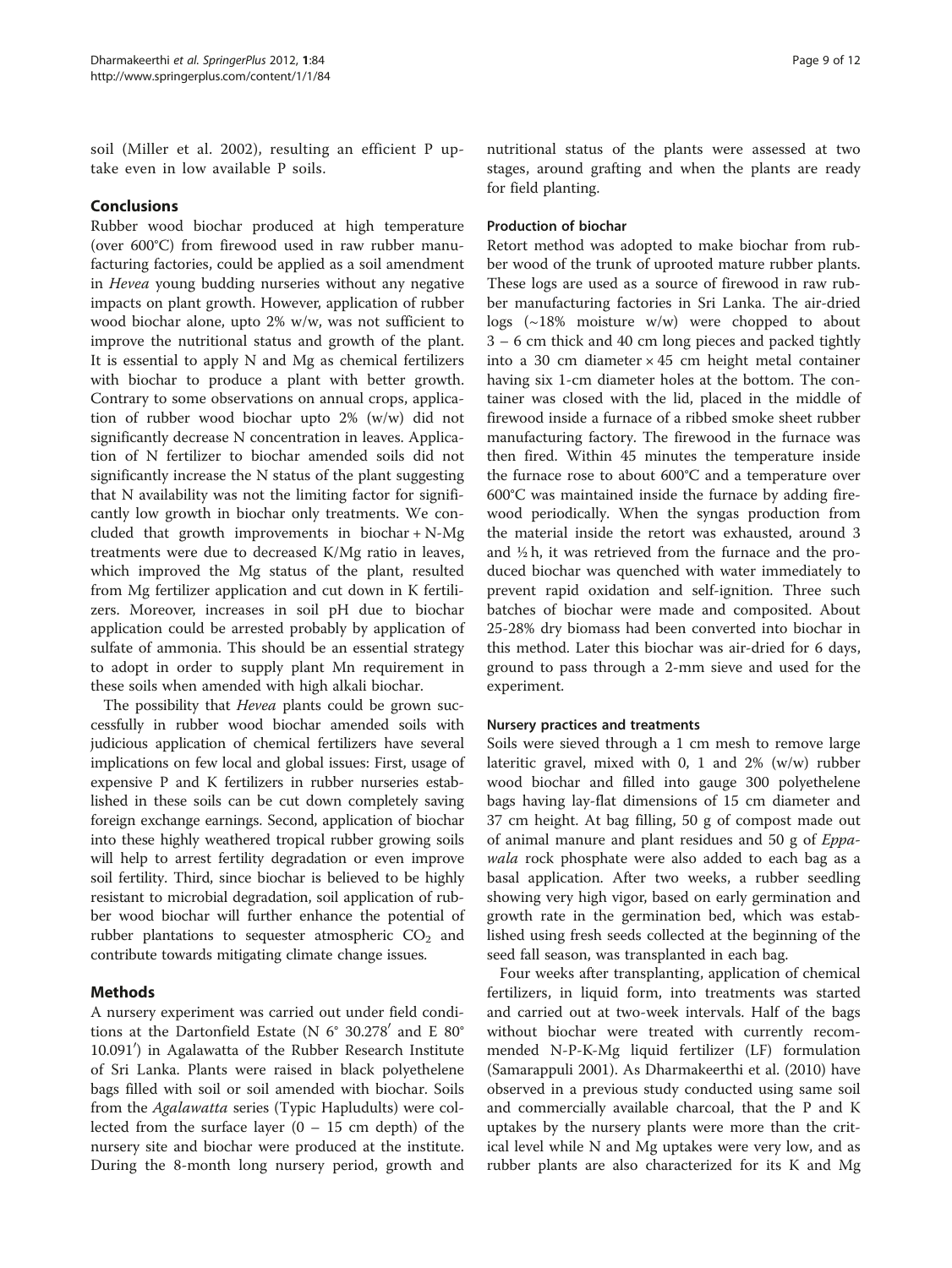antagonism (Weerasuriya and Yogaratnam [1989\)](#page-11-0), where high soil K levels affect Mg uptake, half of the biochar applied bags were treated only with N and Mg in the currently recommended LF formulation. The remaining bags incorporated with 1 and 2% biochar were not supplied with any LF. This has resulted 6 treatment combinations (Table 6). Each treatment had 10 single plant replicates and they were arranged in a randomized complete block design in a nursery established under field conditions in February 2010. In order to prevent root growth into the ground through holes at the bottom of the bags, a black polyethelene sheet was placed underneath. During the non rainy days, plants were irrigated manually using a watering can, once in every other day, until the soil is saturated.

The nursery was managed as per the recommendations of the Rubber Research Institute of Sri Lanka (Tillekeratne and Nugawela [2001](#page-11-0)) in obtaining clonal rubber plants. Thereby, when the seedling plants (root stock) were 14 weeks old (grafting stage), base of their stems were grafted with a bud patch obtained from the clone RRIC 121. Four weeks thereafter, the successfully grafted seedling plants were pollarded (cut-back stage) leaving a 15-cm snag above the bud patch and this facilitated the sprouting of the bud and growth of the desired clonal plant (scion). The scion was allowed to grow for 12 weeks before destructively sampled for measurements of dry matter in different components and total nutrient uptake.

## Plant analyses

Above ground dry matter contents of the seedling plants at the cut-back stage and above and below ground dry matter contents of the scion at 12 weeks after cut-back stage were determined. Leaves were separated from the rest of the above ground parts. The root system was washed gently under running water over a 0.5 mm sieve and the adhering soil and dust particles were carefully

removed. Roots initiating from the tap roots were considered as lateral roots, and fibrous roots arising from laterals were considered as feeder roots. All decaying brown colored roots were considered as dead or near dead and were removed prior to determinations.

Plant samples were dried at 70°C to a constant weight and the dry matter contents were recorded. All leaves in a plant were composited to determine the leaf nutrient concentrations at the two growth stages. Macro nutrients (N, P, K, Mg and Ca) were determined by digesting ground leaf samples in Conc.  $H_2SO_4$  / 30%  $H_2O_2$  (Wolf [1982](#page-11-0)) while micro nutrients (Fe, Zn and Mn) by digesting leaf samples in Conc.  $HClO<sub>4</sub>$  and  $HNO<sub>3</sub>$  / 50% HCl mixture (PCARR [1980](#page-11-0)).

## Soil and biochar analyses

Soil samples, collected at the beginning and end of the experiment were air-dried and sieved through a 2-mm sieve. Samples of biochar were dried at 105°C to a constant weight prior to analysis. In both sets of soil and biochar samples, following analyses were conducted: available P in 1 M NH4F / 0.5 M HCl (pH 1.8) extraction (Bray and Kurtz [1945](#page-10-0)), 1 M NH4OAc (pH 7) exchangeable K, Mg and Ca contents (Hesse [1971](#page-10-0)) and total N, P, K, Mg and Ca contents as described by (Singh and Ratnasingam [1971\)](#page-11-0), cation exchange capacity by replacing cations with 1 M NH4OAc (pH 7) and extracting with 1 M KCl (Handershot et al. [1993\)](#page-10-0). pH in biochar were determined using a 1:20 (water) suspension as described by (Rajkovich et al. [2011](#page-11-0)) while soil pH was determined in a 1:2.5 (water) suspension (Rowell [1994](#page-11-0)) using a glass electrode in Jenway 3510 pH meter. The ash contents in soil and biochar samples were determined by ASTM D2974 1988 method as described by Karam [\(1993\)](#page-10-0). Walkey and Black organic C content (Nelson and Sommers [1982\)](#page-11-0) and particle size distribution according to the pipette method (Day [1965](#page-10-0)) were also determined in soil samples.

Table 6 Summary description of the application of compost, phosphate rock, liquid fertilizer (LF) and biochar into different treatments

| Trt.<br>No. | <b>Basal application§</b> |                   |                          |                          |                          | <b>Abbreviation</b>      |          |                       |
|-------------|---------------------------|-------------------|--------------------------|--------------------------|--------------------------|--------------------------|----------|-----------------------|
|             | Compost                   | Phosphate<br>rock | Liquid fertilizert       |                          |                          |                          | Biochar‡ |                       |
|             |                           |                   | N                        | P                        | к                        | Mg                       |          |                       |
|             | 50q                       | 50q               | $\overline{\phantom{a}}$ | $\overline{\phantom{a}}$ | $\sim$                   | $\overline{\phantom{a}}$ | 0%       | 0% biochar $+$ no LF  |
|             | 50q                       | 50q               |                          |                          |                          |                          | 0%       | 0% biochar + N-P-K-Mg |
|             | 50q                       | 50q               | $\sim$                   |                          | $\overline{\phantom{a}}$ | $\overline{\phantom{a}}$ | 1%       | 1% biochar + no LF    |
|             | 50q                       | 50q               |                          | $\overline{\phantom{a}}$ | $\overline{\phantom{a}}$ |                          | 1%       | 1% biochar + N-Mg     |
|             | 50q                       | 50q               | $\overline{\phantom{a}}$ | $\overline{\phantom{a}}$ | $\sim$                   | $\overline{\phantom{a}}$ | 2%       | 2% biochar + no LF    |
| 6           | 50q                       | 50 g              |                          | $\overline{\phantom{a}}$ | $\overline{\phantom{a}}$ |                          | 2%       | $2\%$ biochar + N-Mg  |

§ Compost and phosphate rock, 50 g each, were applied into a polybag at bag filling stage.

† LF were applied (√) at two-week intervals at rates recommended by the Rubber Research Institute of Sri Lanka (Samarappuli, [2001\)](#page-11-0). N, P, K and Mg were supplied as sulfate of ammonia, di-ammonium phosphate, sulfate of potash and commercial epsom salt, respectively.

‡ Biochar (w/w) were mixed with soil, together with compost and phosphate rock, at bag filling stage.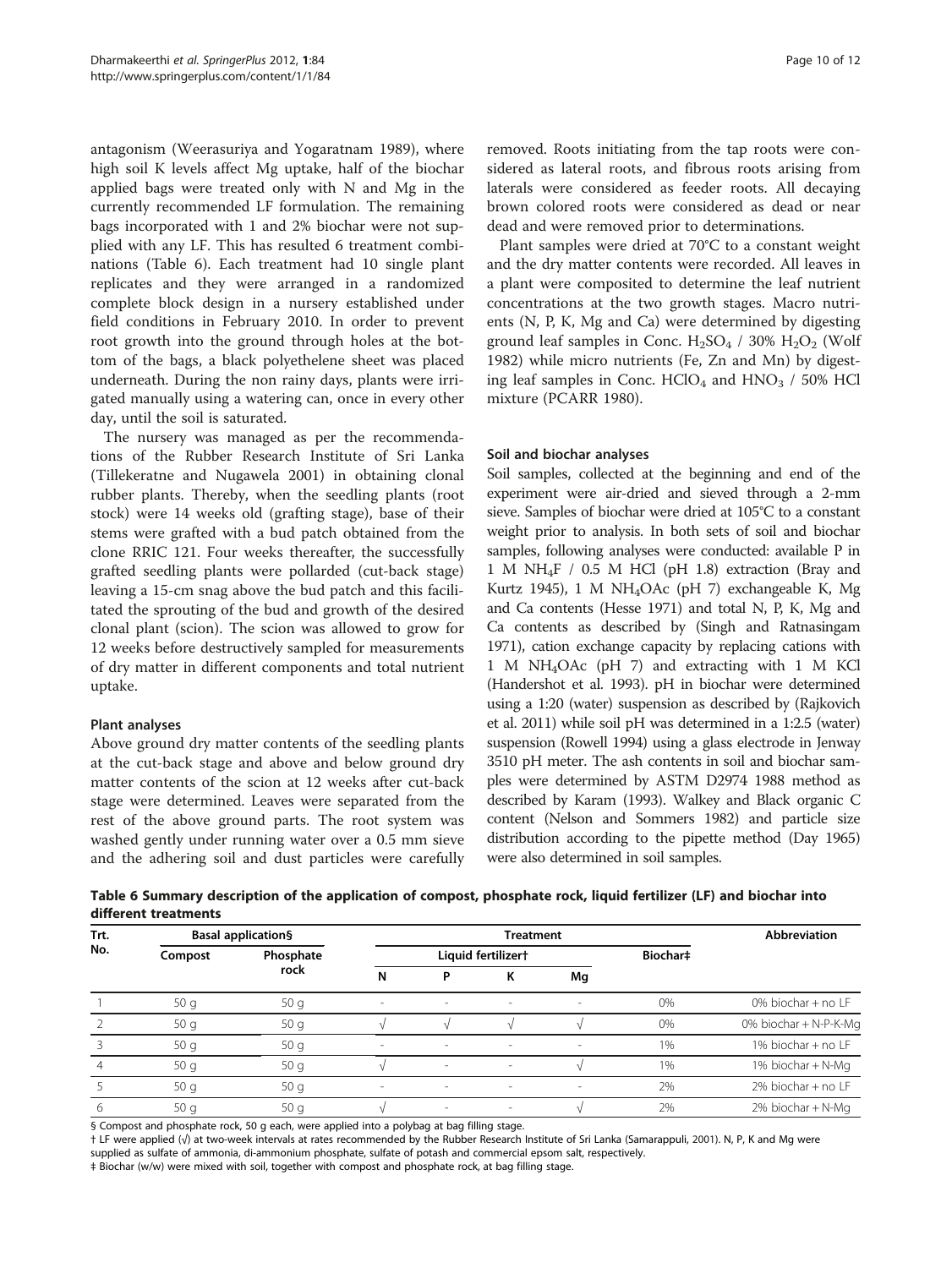#### <span id="page-10-0"></span>Statistical analyses

Analysis of variance was conducted using PROC GLM program of the SAS software package (SAS Institute Inc. [2004](#page-11-0)). Treatment means were separated using the Duncan's multiple range test. Multiple linear regression analysis, relating shoot dry matter contents to leaf nutrient concentrations, was conducted by stepwise linear regression procedure in the PROC REG program of the SAS software package.

#### Competing interests

Authors have no any competing interests.

#### Authors' contributions

JASC conducted the field experiment and VUE carried out the biochar characterization. JASC and VUE participated in the design of the study and conducted the soil and plant analysis. RSD conceived of the study, participated in its design and coordination, produced biochar, conducted statistical analysis and drafted the manuscript. All authors read and approved the final manuscript.

#### Authors' information

RSD is a Senior Soil Scientist at the Rubber Research Institute of Sri Lanka. His research program is focused on the impact of biochar amendments on soil quality, agricultural productivity and carbon sequestration. He also works on small scale biochar production technologies. RSD received his PhD from the University of Guelph, Canada in 2002. JASC and VUE are Experimental Officers attached to the RSD's research group. VUE graduated from the Open University, Sri Lanka. Their main interests are to develop analytical techniques to characterize biochar and to study nutritional requirement of the rubber plant.

#### Acknowledgements

Valuable comments and suggestions made by Professor AN Jayakody of the University of Peradeniya, Sri Lanka and the anonymous reviewers to improve the contents of the previous versions of this paper are gratefully appreciated. Authors are also thankful to the Rubber Research Institute of Sri Lanka for providing funds for this study.

#### Received: 7 July 2012 Accepted: 19 December 2012 Published: 29 December 2012

#### References

- Anderson CR, Condron LM, Clough TJ, Fiers M, Stewart A, Hill RA, Sherlock RR (2011) Biochar induced soil microbial community change: implications for biogeochemical cycling of carbon, nitrogen and phosphorus. Pedobiologia 54:309–320
- Asai H, Samson BK, Stephan HM, Songyikhangsuthor K, Homma K, Kiyono Y, Inoue Y, Shiraiwa T, Horie T (2009) Biochar amendment techniques for upland rice production in Northern Laos 1. Soil physical properties, leaf SPAD and grain yield. Field Crops Res 111:81–84
- Blackley DC (1997) Polymer Latices: Science and Technology, 2nd edn. Chapman & Hall, UK, p 7
- Blackwell P, Krull E, Butler G, Herbert A, Solaiman Z (2010) Effect of banded biochar on dryland wheat production and fertilizer use in south-western Australia: an agronomic and economic perspective. Soil Res 48:531–545
- Bolton J (1964) The manuring and cultivation of Hevea brasiliensis. J Sci Food Agric 15:1–8
- Bray RH, Kurtz LT (1945) Determination of total organic and available forms of phosphorus in soils. Soil Sci 59:39–45
- Chan KY, Xu Z (2009) Biochar: nutrient properties and their enhancement. In: Lehmann J, Joseph S (eds) Biochar for environmental management science and technology. Earthscan, London, pp 67–84
- Chan KY, Van Zwieten L, Meszaros I, Downie A, Joseph S (2008) Using poultry litter biochars as soil amendments. Aust J Soil Res 46:437–444
- Chan KY, Van Zwieten L, Meszaros I, Downie A, Joseph S (2007) Agronomic values of green-waste biochar as a soil amendment. Aust J Soil Res 45:629–634
- Chidumayo EN (1994) Effects of wood carbonization on soil and initial development of seedlings in miombo woodland, Zambia. For Ecol Manage 70:353–357
- Day PR (1965) Particle fractionation and particle-size analysis. In: Black CA (ed) Methods of soil analysis. Agronomy Part 1. American Society of Agronomy, Madison, WI, pp 545–567
- Deenik JL, McClellan T, Uehara G, Antal MJ, Campbell S (2010) Charcoal volatile matter content influences plant growth and soil nitrogen transformations. Soil Sci Soc Am J 74:1259–1270
- Devienne-Barret F, Justes E, Machet JM, Mary B (2000) Integrated control of nitrate uptake by crop growth rate and soil nitrate availability under field conditions. Ann Bot 86:995–1005
- Dharmakeerthi RS, Senevirathna AMWK, Edirimanne VU, Chandrasiri JAS (2008) Effect of stock pruning on shoot and root growth of budded polybag plants of Hevea brasiliensis. Natural Rub Res 21:24–31
- Dharmakeerthi RS, Chandrasiri JAS, Edirimanne VU (2010) Use of biochar as a soil amendment in rubber (Hevea brasiliensis) plantations: Effectiveness in young budding polybagged plants. In: Dharmakeerthi RS, Senevirathna AMWK (eds) Proceedings of the 3rd symposium on plantation crop research. Rubber Research Institute of Sri Lanka, pp 179–188
- Gaskin JW, Speir RA, Harris K, Das KC, Lee RD, Morris LA, Fisher DS (2010) Effect of peanut hull and pine chip biochar on soil nutrients, corn nutrient status, and yield. Agron J 102:623–633
- Glaser B, Haumaier L, Guggenberger G, Zech W (2001) The Terra Preta phenomenon – a model for sustainable agriculture in the humid tropics. Naturwissenschaften 88:37–41
- Glaser B, Lehmann J, Zech W (2002) Ameliorating physical and chemical properties of highly weathered soils in the tropics with charcoal – a review. Biol Fert Soils 35:219–230
- Handershot WH, Lalande H, Duquette M (1993) Ion exchange and exchangeable cations. In: Carter MR (ed) Soil sampling and methods of analysis. Lewis Publishers, pp 167–176
- Hesse PR (1971) A textbook of soil chemical analysis. Chem. Publishing Co, NY, pp 88–104
- Ishii T, Kadoya K (1994) Effects of charcoal as a soil conditioner on citrus growth and vesicular-arbuscular mycorrhizal development. J Japan Soc Hort Sci 63:529–535
- Jayaratne AHR, Peries OS, Waidyanatha UPS (1984) Effect of vesicular–arbuscular mycorrhizae on seedlings of Hevea and Puraia phaseoloides. J Rubb Res Inst Sri Lanka 62:75–84
- Jenkinson DS, Ayanaba A (1977) Decomposition of carbon-14 labeled plant material under tropical conditions. Soil Sci Soc Am J 41:912–915
- International Rubber Study Group (2012) Rubber statistical bulletin, vol 66., , p 52, No 7–9
- Kalpage FSCP, Silva CG (1968) Studies of the Manganese status of the rubber soils of Ceylon. Q J Rub Res Inst Ceylon 44:8–15
- Karam A (1993) Chemical properties of organic soils. In: Carter MR (ed) Soil sampling and methods of analysis. Lewis Publishers, pp 459–471
- Kishimoto S, Sugiura G (1985) Charcoal as a soil conditioner. Int Achieve Future 5:12–23
- Knicker H (2007) How does fire affect the nature and stability of soil organic nitrogen and carbon? a review. Biogeochemistry 85:91–118
- Krishnakumar AK, Potty SN (1992) Nutrition of Hevea. In: Sethuraj MR, Mathew NM (eds) Natural rubber: Biology, cultivation and technology. Developments in Crop Science 23. Elsewier, Netherlands, pp 239–263
- Laird DA, Fleming PD, Davis DD, Wang B, Horton R, Karlen DL (2010a) Impact of biochar amendments on the quality of a typical Midwestern agricultural soil. Geoderma 158:443–449
- Laird DA, Fleming PD, Wang B, Horton R, Karlen DL (2010b) Biochar impact on nutrient leaching from a Midwestern agricultural soil. Geoderma 158:436–442
- Lehmann J, de Silva JP, Jr SC, Nehls T, Zech W, Glaser B (2003) Nutrient availability and leaching in an archaeological anthrosol and a ferralsol of the